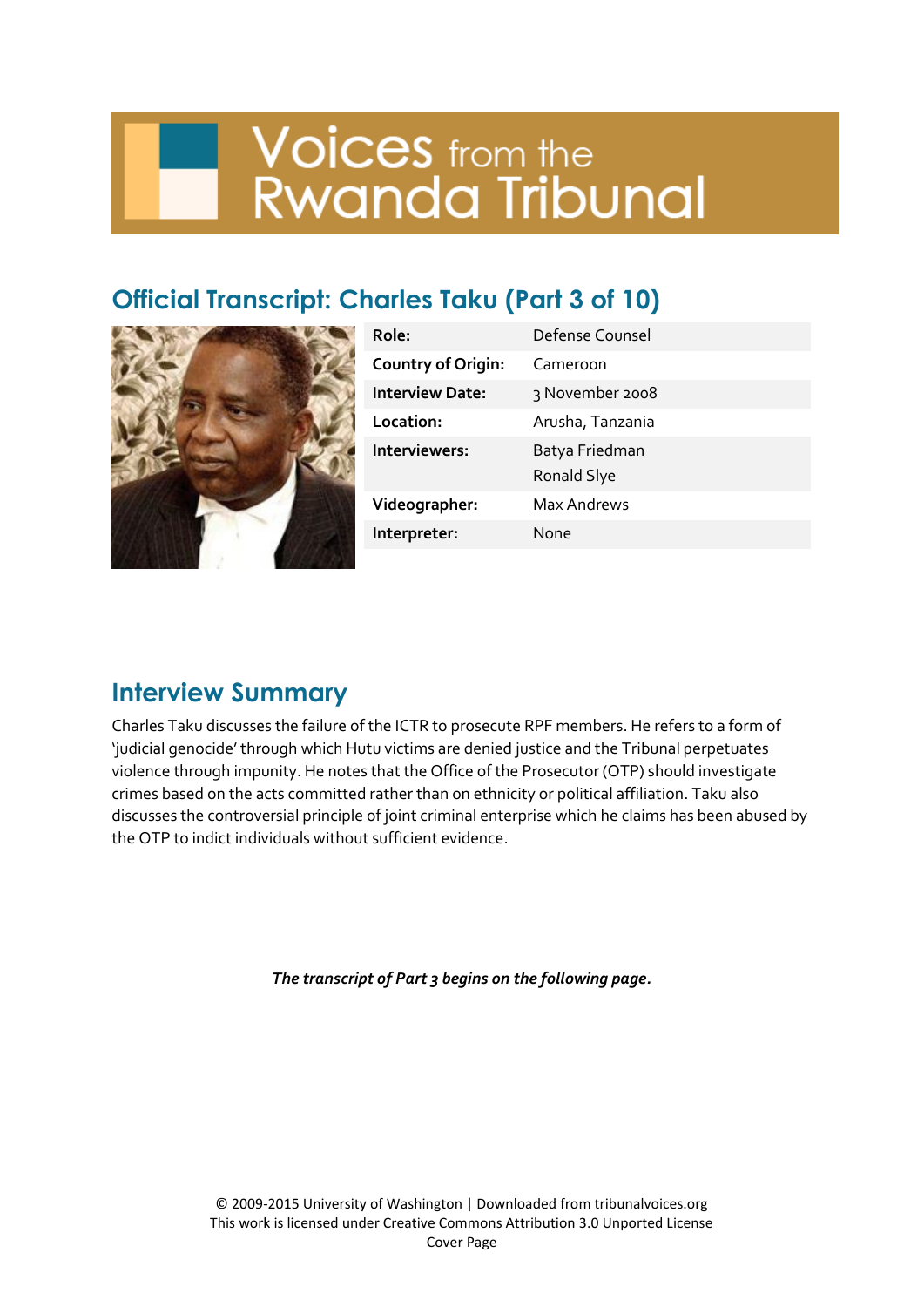#### **Part 3**

- **00:00 Batya Friedman: So if, thinking about tribunals in the future and you can imagine that we may have others, other situations that arise where a tribunal is needed – we might not want that but that might be the case – what kinds of checks and balances would you put in place in how other tribunals are constituted to try and address this problem?**
- 00:23 Well, in the first place, the statute here guarantees the independence of the judges. The statute also guaranteed independence of the Office of the Prosecutor. And I think this independence of the Office of the Prosecutor has been abused to the extent that the Prosecutor in refusing to indict the RPF perpetrators, even when the Security Council mandate directed clearly that all the people without distinction, that per-, perpetrated the crimes should be indicted.
- 01:01 In spite of the fact that the, the RPF itself has admitted in spite of the fact Prosecutor himself has said so many times that, "We're investigating the RPF, they will be indicted." The fact that the Prosecutor is unable to do this, presumably due to other influences, and he can hide behind prosecutorial independence, I think it's an abuse of the notion of independence.
- 01:28 There should be an, an organ, an organ to hold the prosecution to account. To say, "Look, your mandate, you've not been able to meet the, the, your mandate. You've not been able because, you've turned the tri-, the, the court into a victors' court," and that at the end of the tribunal, the c-, the, the, the - at the end of the tribunal, there's every indication that the violence will start all over, as long as one of the parties believe that they too were victims.
- 02:13 They believe that justice has not been totally done,  $($  ) victor's just-, justice. And as the, the, the factors that led to the crisis in the first place remain with thousands and thousands, no, millions of Hutus now as refugees, not in the sub-region but across the world, they will be telling they want to come back to Rwanda.
- 02:36 They want to regain their land, the land issue remains unresolved. They, they, they want free and democratic elections – one man, one vote under international supervision. They want that this injustice should, should be, sh- – of course we know exactly that the, the conflict is still playing out now in the Congo.
- 02:58 Now, as long as the Prosecutor cannot prosecute the RPF, the perception that the tribunal has condoned impunity will remain. And therefore that will be a viable factor to start the war again,  $($   $)$  tribunal. As long as the tribunal is here, and the ability to arrest, it serves as some form of – it pre-empts.
- 03:30 You see, people will look at the tribunal as it is on the continent, not only in Rwanda, but in the African continent. It serves as a monument to people who may like to, to, to take up arms and kill people at that massive scale. That, "Oh, look, that could be you. Those people there, that could be you."

© 2009-2015 University of Washington | Downloaded from tribunalvoices.org This work is licensed under Creative Commons Attribution 3.0 Unported License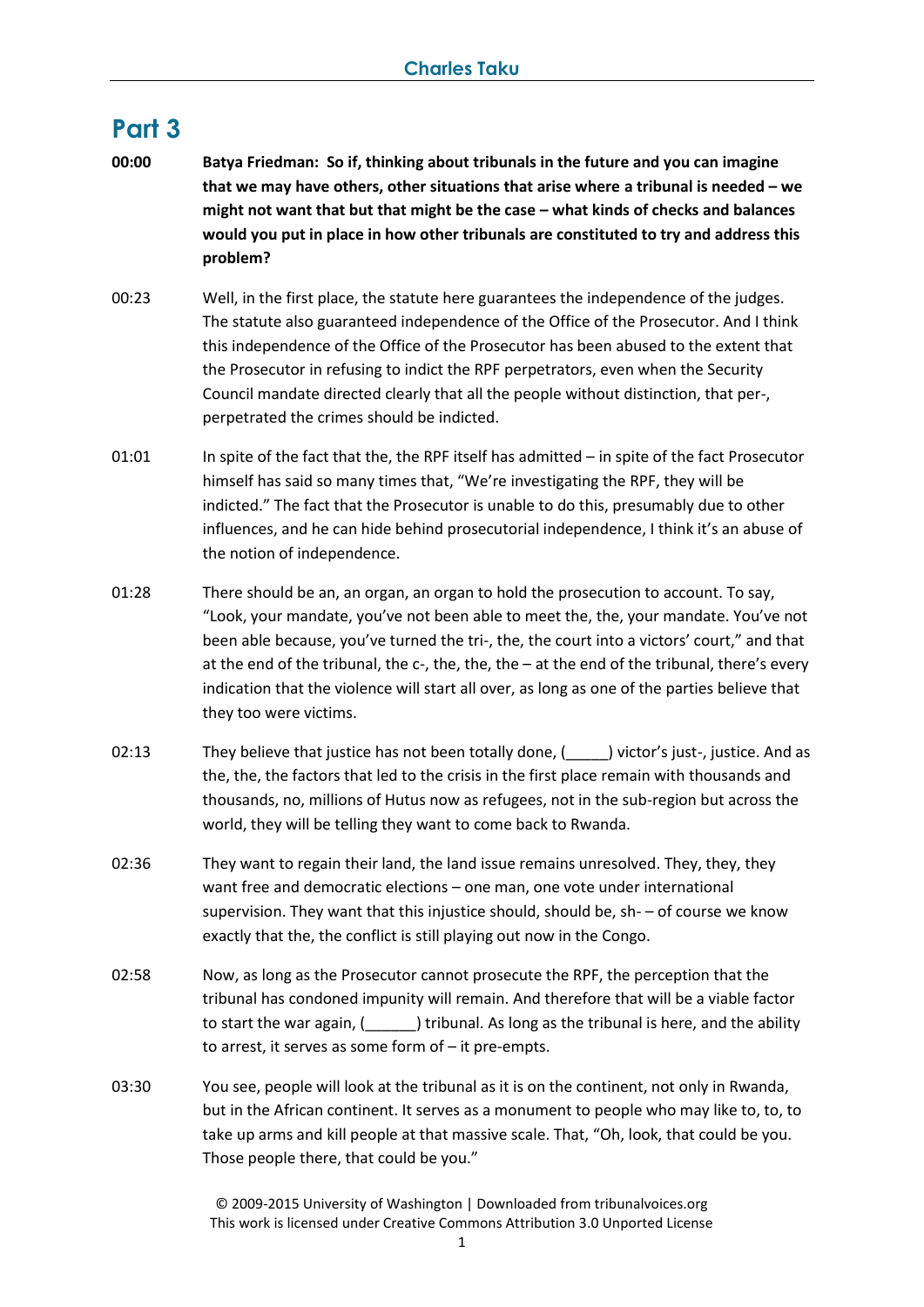- 03:49 But as long as the tribunal is not and as long as the many dictators in the continent can continue to, to stonewall in ratifying even a treaty of the ICC or if there were to be a special tribunal of this nature, they will use all sort of limitations of – I mean they'll ) to limit their participation to, to, to make sure that they can't, they're not held accountable.
- 04:26 They'll put the politics of it ahead. As long as the African Union remains a club for dictators on the continent, they don't really have the power to say no. I believe that that, that act of impunity that has been condoned by not going after all the perceived perpetrator of the crimes, will remain. It will remain a scar, a (\_\_\_\_\_\_\_\_) on the conscience of this tribunal.
- 05:01 And I say so for good reason, because one of the reasons why the, the, the it has been ruled that this is a genocide is because of the fact that the Tutsis were targeted. Now when you have a tribunal that targets the Hutu, it becomes a sort of judicial genocide, sort of judicial genocide.
- 05:24 And the, the tribunal and United Nations, did they do, do, do justice? No, they didn't do justice, as long as that perception remains very, very strong, especially on the majority of Rwandans. Not just the majority of Rwandans but majority of people of the ethnic, the same ethnic composition of the Tutsi-, the Hutus in Congo, in Congo Brazzaville, in Central Africa, in Cameroon.
- 05:49 And the, the Tutsi that constitute the Himas in Uganda or other places, the wider, the wider ethnic configuration as long as it remains, it remains a major problem for the – so I believe that if another tribunal were to be set up, yes there should be independence of the, the Prosecutor's office, but it should be well-defined to say that we will hold you accountable at some point in time, in order for you to justify that you carry out your mandate consistent with United Nations resolution, with the statute.
- 06:24 With the judges, there is very little you can do because these come from member state of the UN. And if I can say this from the African continent and some of the smaller states where at the moment (  $\Box$ ) war is going on, I doubt whether the government of these countries will submit to the Security Council the name of a judge who is truly independent. It must be someone who has rendered service or rendered service to the regime in power in the respective countries.
- 07:00 You can count, look, look at the countries and the background of the judges. I, I, I say with due respect; some of them are very, very good. Some are very fair minded. Some of them have transcended the limit of being subservient to their respective countries.
- 07:16 But so many of them are still very, very especially some on the African continent and some of the oth-, some from the Asian countries, some from the, the islands, some of them you find out their background, just read their CV and find out their background.
- 07:38 You'll find that it is very, very difficult. They come with that concept in mind and the, the potential for influence, political influence, is still very, very great. If you look at the

© 2009-2015 University of Washington | Downloaded from tribunalvoices.org This work is licensed under Creative Commons Attribution 3.0 Unported License